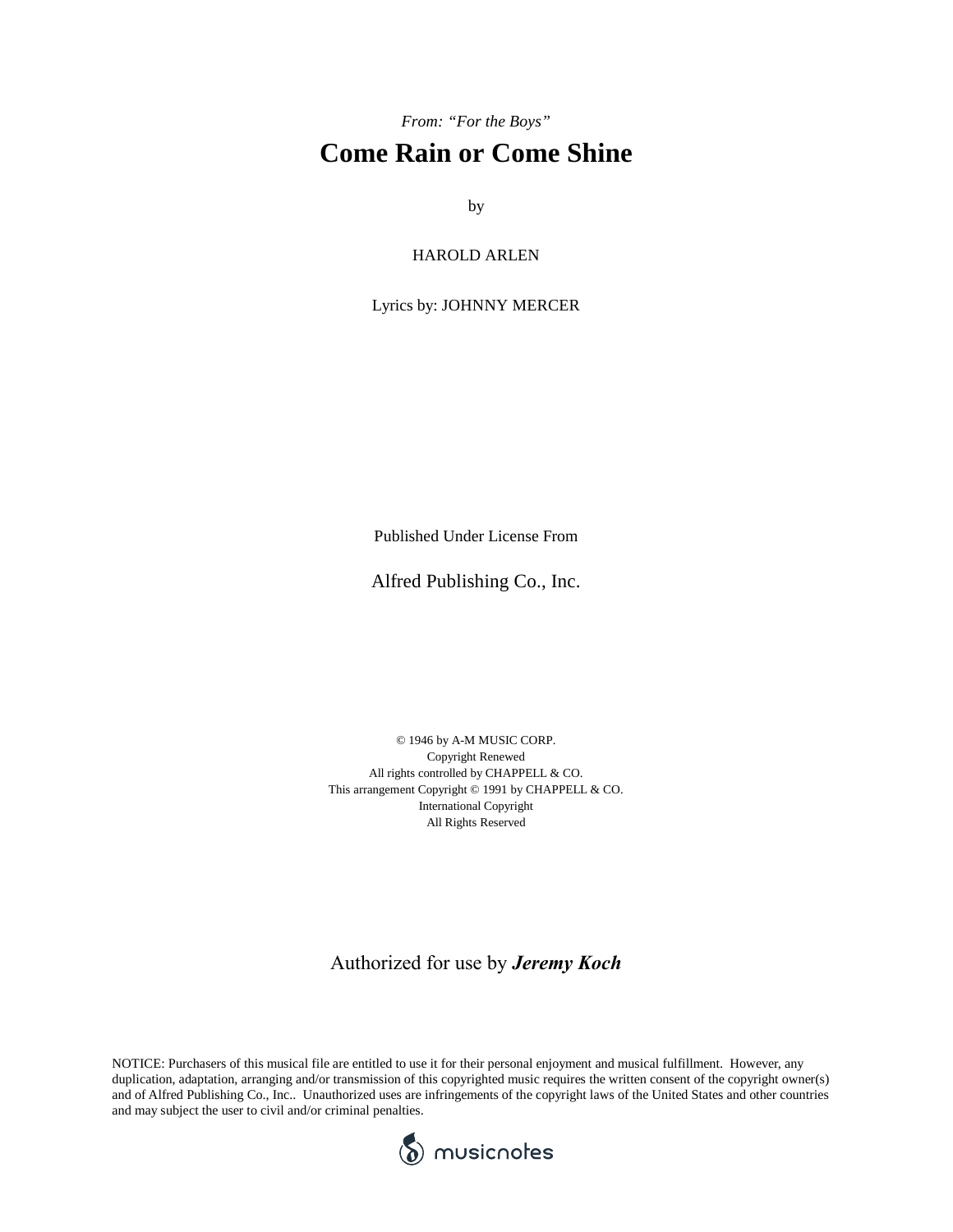## **COME RAIN OR COME SHINE**

Words by JOHNNY MERCER

Music by HAROLD ARLEN



Copyright © 1946 by A-M MUSIC CORP.<br>Copyright Renewed<br>All rights controlled by CHAPPELL & CO.<br>This arrangement Copyright © 1991 by CHAPPELL & CO.<br>International Copyright<br>All Rights Reserved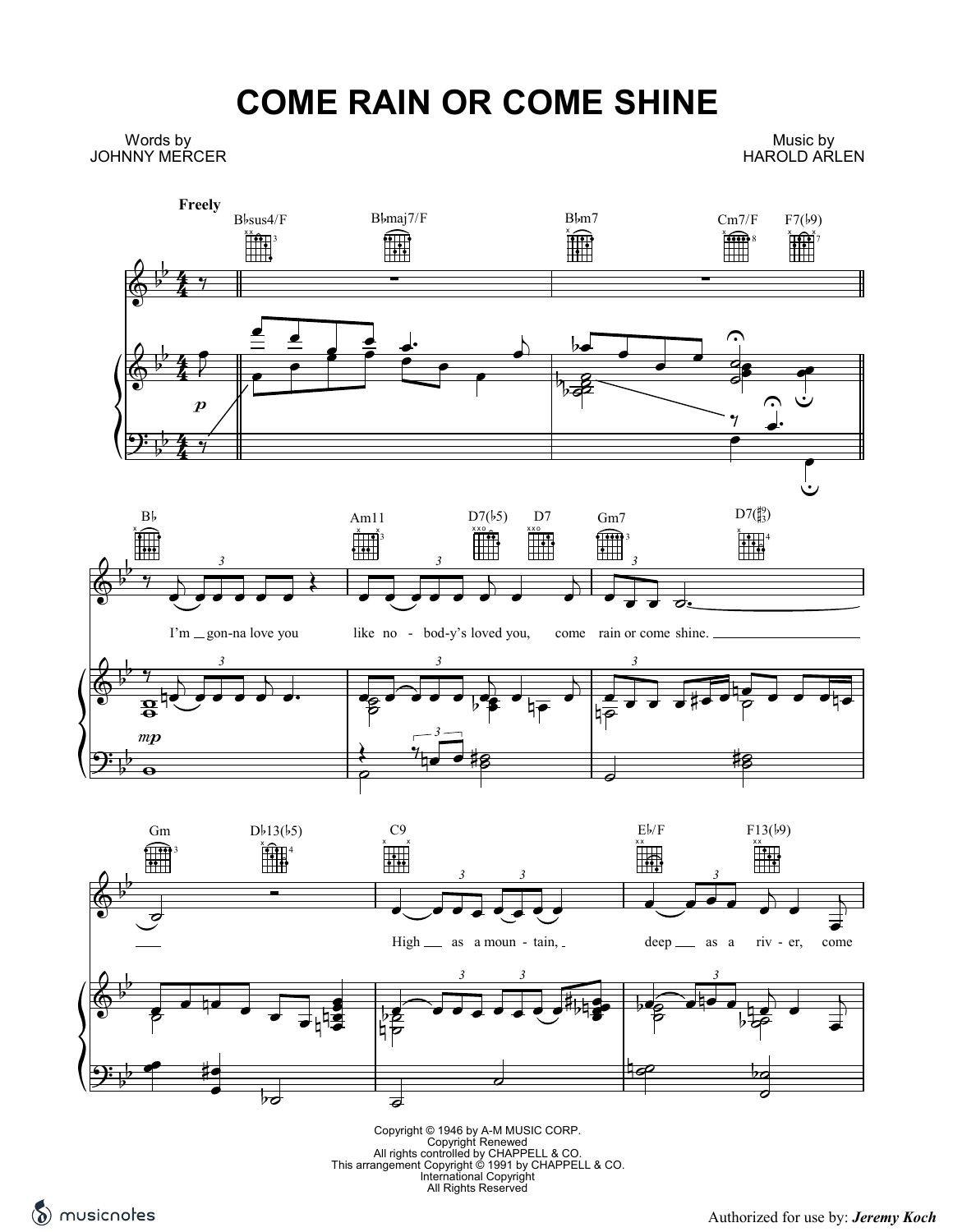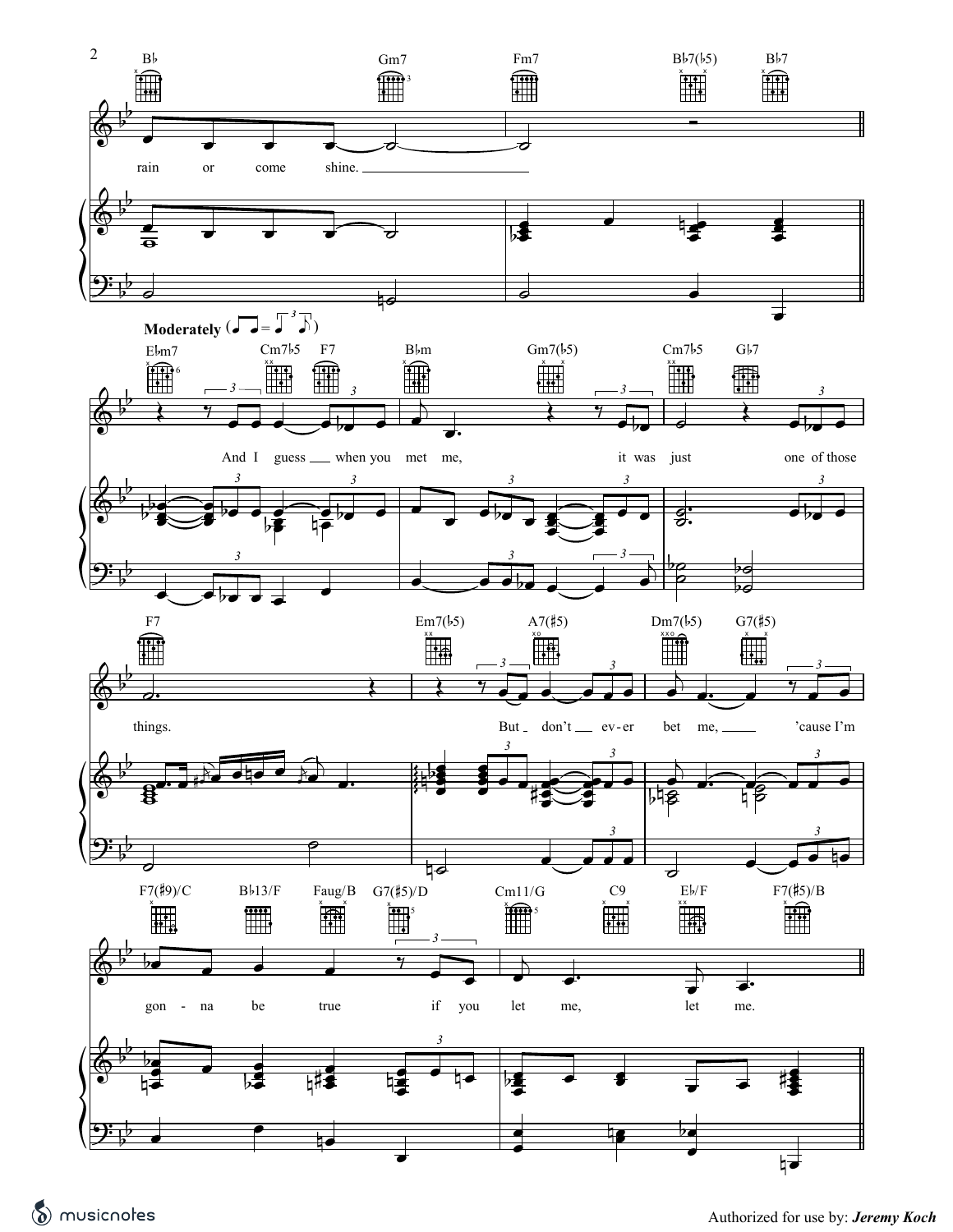